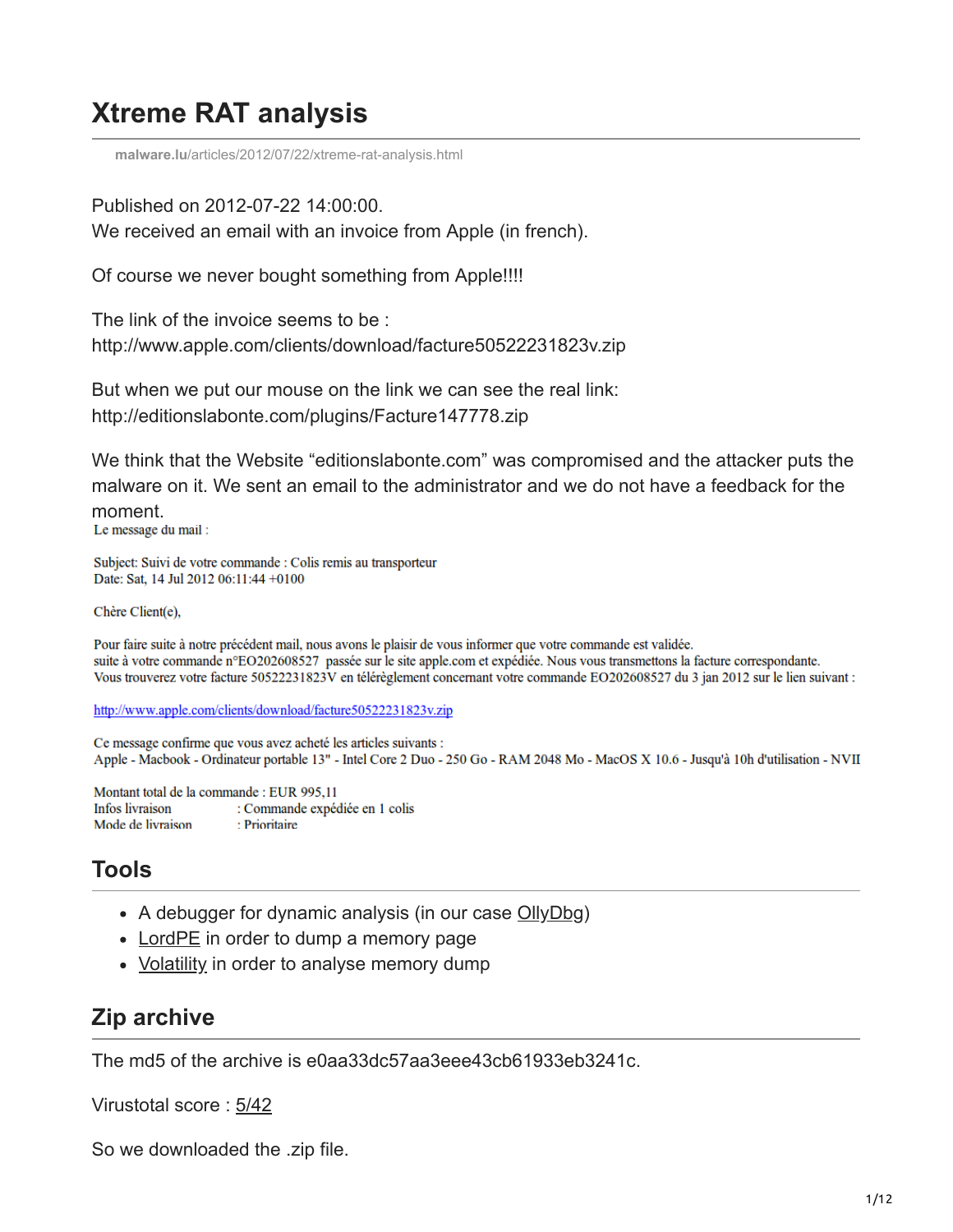```
rootbsd@alien:~/Samples$ unzip -l Facture147778.zip
Archive: Facture147778.zip
 Length Date Time Name
--------- ---------- ----- ----
  176128 2012-07-14 03:05 Facture147778.pdf .scr
--------- -------
  176128 1 file
```
The .zip contains one file. To trick the user, the attacker adds several space before the extension .scr, some users may thought that the file is really a .pdf.

## **First binary**

```
<code>rootbsd@alien:~/Samples$</code> yara -r packer.yara Facture147778.pdf\ \ \ \ \ \ \ \ \ \ \ \ \ \ \
.scr
java Facture147778.pdf .scr
NETexecutableMicrosoft Facture147778.pdf .scr
```
The file is a .NET binary.

With the strings command, we find somethink that looks like a base64.

We extract the base 64 :

```
rootbsd@alien:~/Samples$ cat base64.dmp
```
TVqQAAMAAAAEAAAA//8AALgAAAAAAAAAQAAAAAAAAAAAAAAAAAAAAAAAAAAAAAAAAAAAAAAAAAAA AAAA4AAAAA4fug4AtAnNIbgBTM0hVGhpcyBwcm9ncmFtIGNhbm5vdCBiZSBydW4gaW4gRE9TIG1v ZGUuDQ0KJAAAAAAAAACZtmjHqtcGlN3XBpTd1waUpssKlNzXBpReywiU3NcGlDXIDJTW1waUNcgC lNnXBpQe2FuU1NcGlN3XB5Tg1waUNcgNlNzXBpRl0QCU3NcGlFJpY2jd1waUAAAAAAAAAABQRQAA TAEEAKYPc0oAAAAAAAAAAOAADwELAQYAAEIAAACUAAAAAAAAdE8AAAAQAAAAYAAAAABAAAAQAAAA AgAABAAAAAAAAAAEAAAAAAAAAAAQAQAABAAAAAAAAAIAAAAAABAAABAAAAAAEAAAEAAAAAAAABAA [...]

W1EPulAAAAIAAQAgAEAAAQABADQBAAAFAAAAAQAEACAgEAABAAQA6AIAAAEAEBAQAAEABAAoAQAA AgAgIAAAAQAgAKgQAAADABAQAAABACAAaAQAAAMAUEEAAAAAAAAAAAAAAAAAAAAAAAAAAAAAAAAA AAAAAAAAAAAAAAAAAAAAAAAAAAAAAAAAAAAAAAAAAAAAAAAAAAAAAAAAAAAAAAAAAAAAAAAAAAAA AAAAAAAAAAAAAAAAAAAAAAAAAAAAAAAAAAAAAAAAAAAAAAAAAAAAAAAAAAAAAAAAAAAAAAAAAAAA AAAAAAA=

We decode this file.

```
rootbsd@alien:~/Samples$ cat base64.dmp | base64 -d > base64.out
rootbsd@alien:~/Samples$ file base64.out
base64.out: PE32 executable for MS Windows (GUI) Intel 80386 32-bit
```
This base64 is a PE32 executable.

## **Second binary**

We use yara to identify the binary:

```
rootbsd@alien:~/Samples$ yara -r packer.yara base64.out
rootbsd@alien:~/Samples$
```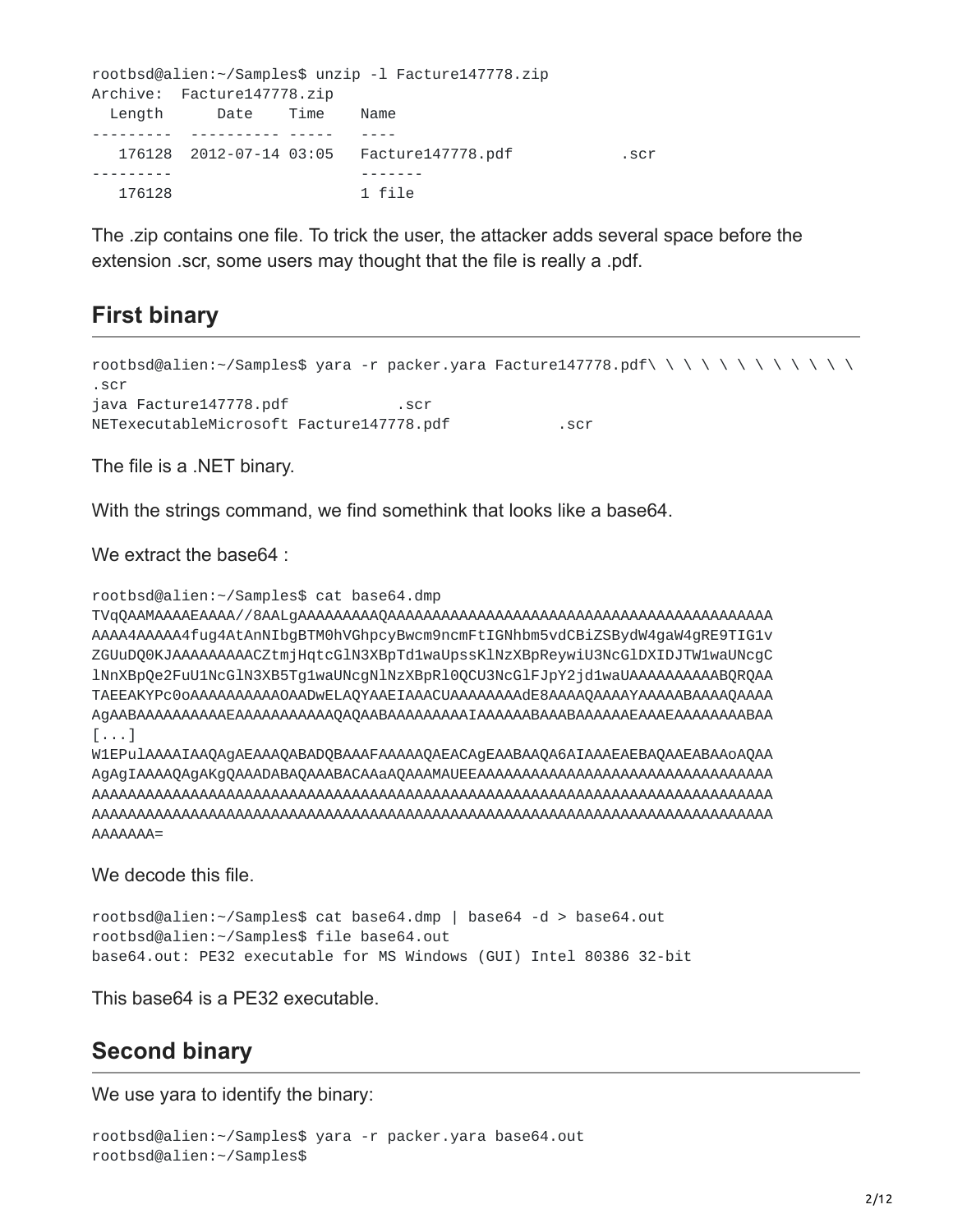This binary doesn't use a well-known packer. So we decided to unpack it manually.

To unpack it, we use OllyDBG.

We are suprised by a lot of exception when we tried to debug the sample.

In fact this malware volontary uses and traps exceptions to be unpacked.

So as usual, we add breakpoint on VirtualAlloc & VirtualAllocEx calls:

- View
- Executable modules
- right click on kernel32.dll -> View names
- F2 on VirtualAlloc & VirtualAllocEx

Now we run the malware with F9

A lot of exception must be pass. Use shift+F9 to pass it.

| <b>00404FFB</b><br>00404FFC | 00<br>68.               | TB.                                     | 00<br>68                            |                                                              | CHOR 'b'                                                                                       |  |
|-----------------------------|-------------------------|-----------------------------------------|-------------------------------------|--------------------------------------------------------------|------------------------------------------------------------------------------------------------|--|
|                             | DS: [00409384]=00808080 |                                         |                                     |                                                              |                                                                                                |  |
|                             |                         |                                         |                                     |                                                              |                                                                                                |  |
| Address                     | Hex dump                |                                         |                                     |                                                              | <b>ASCII</b>                                                                                   |  |
| 1070001                     | ЙЙ<br>ЙЙ<br>ЙЙ          | ЙЙ<br>ии<br>1 И                         | .0                                  | 00<br>40.<br>46.<br>-10                                      | ⊫@.#⊫@.F⊫@.                                                                                    |  |
| 4070101<br>88487828LF5      | lØ<br>40<br>40<br>10    | 8C.<br>00<br>40<br>10<br>40<br>00<br>18 | 10<br>40<br>00<br>AF<br>00 SB<br>11 | 10<br>-901<br>-001<br>D <sub>2</sub><br>40<br>40 00<br>5E 11 | i▶@.î▶@.»▶@.ㅠ▶@.<br>40 00 JDG. 140.: 40. ^40.                                                  |  |
| 00407030 81                 | 40                      | 00 A4<br>11                             | 40 00 C7<br>-11                     | 40 00 EA<br>11                                               |                                                                                                |  |
|                             |                         |                                         |                                     |                                                              | Access violation when writing to [00409384] - use Shift+F7/F8/F9 to pass exception to program. |  |

Now the application is break at kernel32.VirtualAllocEx :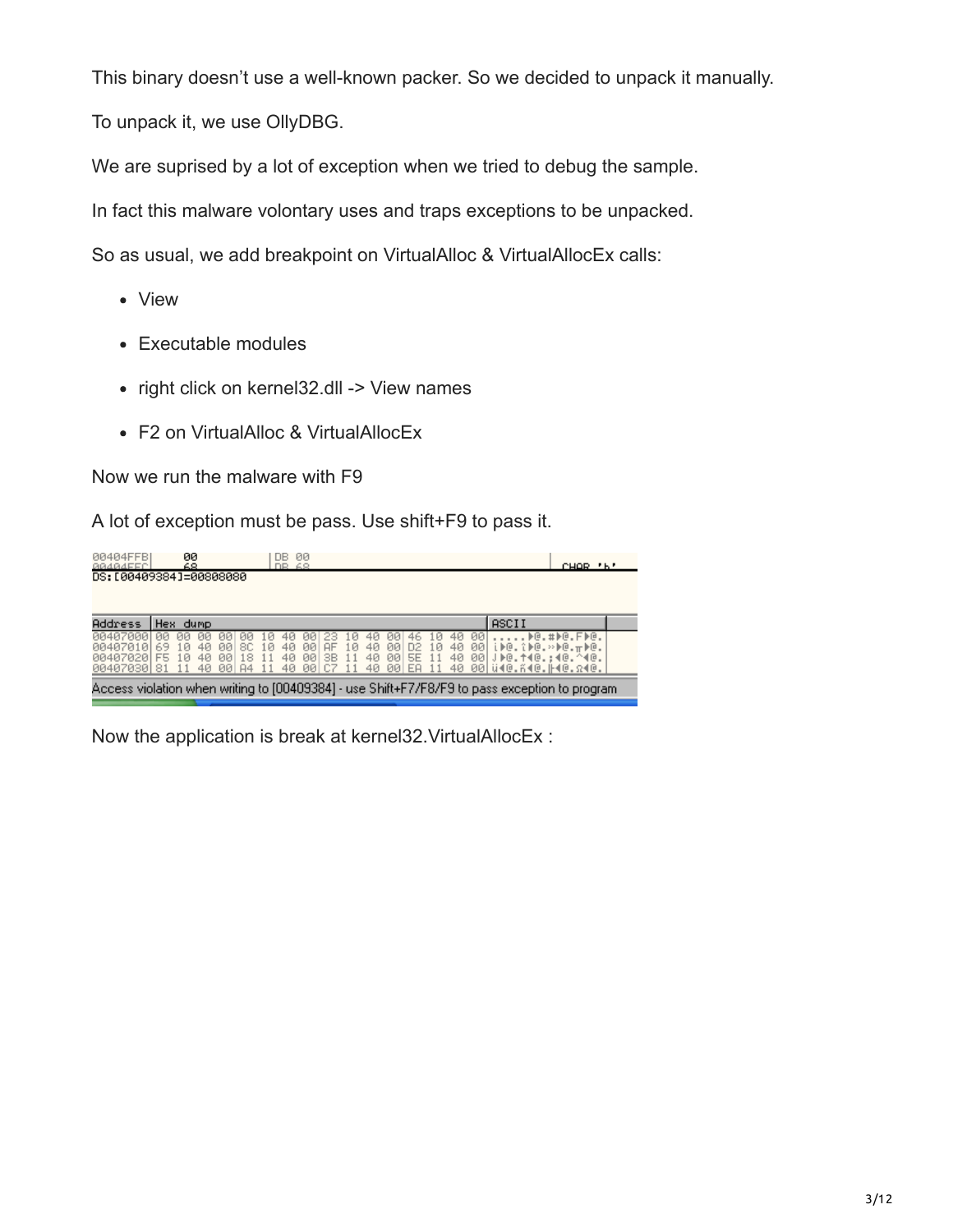| Windows clean (Snapshot 1) [Running] - Oracle VM VirtualBox<br>$\Box$                                                                                                                                                                                                                                                                                                                                                                                                                                                                                                                                                                                                                                                                                                                                                                                                                                                                                                                                                                                                                                                                                                                                                                                                                                                                                                                                                                                                                                                                                                                                                |                                                                                                                                                                                                                                                                                                                                                                                                                                                                                                                                                                                                                                                                                                                                                                                                                                                                                                                                                                                                                                    |
|----------------------------------------------------------------------------------------------------------------------------------------------------------------------------------------------------------------------------------------------------------------------------------------------------------------------------------------------------------------------------------------------------------------------------------------------------------------------------------------------------------------------------------------------------------------------------------------------------------------------------------------------------------------------------------------------------------------------------------------------------------------------------------------------------------------------------------------------------------------------------------------------------------------------------------------------------------------------------------------------------------------------------------------------------------------------------------------------------------------------------------------------------------------------------------------------------------------------------------------------------------------------------------------------------------------------------------------------------------------------------------------------------------------------------------------------------------------------------------------------------------------------------------------------------------------------------------------------------------------------|------------------------------------------------------------------------------------------------------------------------------------------------------------------------------------------------------------------------------------------------------------------------------------------------------------------------------------------------------------------------------------------------------------------------------------------------------------------------------------------------------------------------------------------------------------------------------------------------------------------------------------------------------------------------------------------------------------------------------------------------------------------------------------------------------------------------------------------------------------------------------------------------------------------------------------------------------------------------------------------------------------------------------------|
| [CPU - main thread, module kernel32]                                                                                                                                                                                                                                                                                                                                                                                                                                                                                                                                                                                                                                                                                                                                                                                                                                                                                                                                                                                                                                                                                                                                                                                                                                                                                                                                                                                                                                                                                                                                                                                 | a                                                                                                                                                                                                                                                                                                                                                                                                                                                                                                                                                                                                                                                                                                                                                                                                                                                                                                                                                                                                                                  |
| $ C $ File<br>View<br>Debug Plugins Options Window Help                                                                                                                                                                                                                                                                                                                                                                                                                                                                                                                                                                                                                                                                                                                                                                                                                                                                                                                                                                                                                                                                                                                                                                                                                                                                                                                                                                                                                                                                                                                                                              | - <i>큰</i> ×                                                                                                                                                                                                                                                                                                                                                                                                                                                                                                                                                                                                                                                                                                                                                                                                                                                                                                                                                                                                                       |
| $\boxed{\text{L}} \boxed{\text{E}} \boxed{\text{M}} \boxed{\text{T}} \boxed{\text{W}} \boxed{\text{H}} \boxed{\text{C}} \boxed{\text{I}} \boxed{\text{K}} \boxed{\text{B}} \boxed{\text{R}}$<br>₩<br>ш<br>ا⊧≁<br>$\blacktriangleleft$<br>ᅰ<br>  S<br>$\boldsymbol{\mathsf{x}}$<br>ш<br>₽                                                                                                                                                                                                                                                                                                                                                                                                                                                                                                                                                                                                                                                                                                                                                                                                                                                                                                                                                                                                                                                                                                                                                                                                                                                                                                                             | 1911 ?                                                                                                                                                                                                                                                                                                                                                                                                                                                                                                                                                                                                                                                                                                                                                                                                                                                                                                                                                                                                                             |
| 8BFF<br>MOV EDI.EDI<br>7C809AF3<br><b>PUSH EBP</b><br>55<br>8BEC<br>MOU EBP.ESP<br>C809AF4<br>7C809AF6<br>FF75<br>PUSH DWORD PTR SS:[EBP+14]<br>PUSH DWORD PTR SS:[EBP+10]<br>PUSH DWORD PTR SS:[EBP+C]<br>14<br>FF75 10<br>7C809AF9<br>7C809AFC<br>FF75 0C<br>FF75 08<br>7C809AFF<br>PUSH DWORD PTR SS: [EBP+8]<br>7C809B02<br>6A FF<br>$PUSH -1$<br>7C809B04<br>ES 09000000<br>5D<br>CALL VirtualAllocEx<br>POP EBP<br>7C809B09<br>C2<br>90<br>90<br>7C809B0A<br>1000<br>RETN 10<br>7C809B0D<br><b>NOP</b><br><b>NOP</b><br>7C809B0E<br>7C809B0F<br>9Ō<br>NOP<br>7C809B10<br>90<br><b>NOP</b><br><b>NOP</b><br>7C809B11<br>90<br>7C809B12<br>6A<br>PUSH 10<br>10<br>7C809B14<br>68 609B807C<br>E8 B889FFFF<br>PUSH 7C809B60<br>7C809B19<br>CALL 7C8024D6<br>7C809B1E<br>8B45 0C<br>MOV EAX, DWORD PTR SS: [EBP+C]<br>7C809B21<br><b>85C0</b><br>TEST EAX, EAX<br>7C809B23<br>75 47<br>SHORT 7C809B6C<br>JNZ<br>7C809B25<br>AND DWORD PTR SS: [EBP-4],0<br>8365 FC 00<br>FF75 18<br>FF75 14<br>7C809B29<br>PUSH DWORD PTR SS: LEBP+181<br>PUSH DWORD PTR SS: LEBP+141<br>7C809B2C<br>7C809B2F<br>8D45 10<br>LEA EAX, DWORD PTR SS: [EBP+10]<br>ZC809B3;<br>5Й<br>PUSH FAX                                                                                                                                                                                                                                                                                                                                                                                                                                           | $\leftarrow$ $\leftarrow$ $\leftarrow$ $\leftarrow$ $\leftarrow$<br>Registers (FPU)<br>$\langle$<br>$\langle$<br>^<br>0040B61B ASCII "PE"<br>FAX<br>0040B61B ASCII "PE"<br>EDX 00016000<br><b>EBX</b><br>00400000 base64.00400000<br>ESP.<br>0012EF20<br>EBP<br>0012F2F0<br>ESI.<br>00400101 base64.00400101<br>EDI.<br>0012EFF0<br>EIP 7C809AF1 kernel32. VirtualAlloc<br>C 0<br>0023<br>ES.<br>32bit 0(FFFFFFFFF<br>32bit 0(FFFFFFFFF<br>CS.<br>001B<br>$A$ $B$<br>SS.<br>32bit 0(FFFFFFFFF<br>0023<br>ø<br>DS 0023<br>32bit 0(FFFFFFFFF)<br>$\frac{5}{1}$ $\frac{8}{8}$<br>FS 003B 32bit 7FFDE000(FFF)<br><b>GS 0000 NULL</b><br>D Ø<br>00<br>LastErr ERROR_INVALID_WINDOW_HANDLE (00000578)<br>EFL.<br>00000206 (NO, NB, NE, A, NS, PE, GE, G)<br>empty -UNORM BCBC 01050104 00000000<br>STØ.<br>empty 0.0<br>ST <sub>1</sub><br>ST <sub>2</sub><br>empty 0.0<br>ST3 empty 0.0<br>ST4 empty 0.0<br>ST5<br>empty 0.0                                                                                                            |
|                                                                                                                                                                                                                                                                                                                                                                                                                                                                                                                                                                                                                                                                                                                                                                                                                                                                                                                                                                                                                                                                                                                                                                                                                                                                                                                                                                                                                                                                                                                                                                                                                      | ST6 empty 0.0000000000000005746<br>ST7 empty 0.0000000000000005746<br>21<br>ESPUOZDI<br>з.<br>ø<br>4828                                                                                                                                                                                                                                                                                                                                                                                                                                                                                                                                                                                                                                                                                                                                                                                                                                                                                                                            |
| ASCII<br>Address<br>Hex dump<br>00<br>40<br>00407000<br>00<br>46<br>10<br>▶@.#▶@.F▶@<br><b>DD</b><br>$\frac{88}{98}$ $\frac{12}{5E}$<br>10<br>40 00<br>00407010<br>$^{69}_{F5}$<br>i⊫@.î⊫@.»⊫@. <del>.</del> ⊫⊫@.<br>004070201<br>11<br>40 00<br>J⊮@.↑4@.:4@.^4@.<br>00407030<br>00 EA<br>40 00<br>81<br>11<br>ü4@.ñ4@.⊩4@.Ω4@.<br><b>ØD</b><br>$\begin{array}{r} \hat{1}\hat{2} \\ 1\hat{3} \\ 1\hat{3} \end{array}$<br>40<br>00<br>00407040<br>. \$0.0\$0. S\$0. v\$0.<br>00407050 99<br>00407060 25<br>00407070 81<br>40<br>00<br>40<br>00<br>280.H80.k80.A80<br>14 40<br>00<br>※10. 510. 210. +90<br>14 40<br>00<br>00407080 3D<br>=90.'90.a90.a90<br>Č9<br>$\frac{15}{15}$<br>00407090<br>40<br>00<br>F90. «90. *30. 230<br>004070A01<br>$\frac{55}{E1}$<br>40<br>00<br>US@.xS@.¢S@.=S@.<br>004070B0<br>40<br>001<br>16<br>pse.+_e.'_e.J_e.<br>16<br>00407000<br>6D<br>40<br>00<br>$m = 0.5 - 0.1 - 0.7 - 0$<br>F <sub>9</sub><br>17<br>$\frac{40}{40}$<br>00<br>-_@.∟≱@.?≱@.b≱@.<br>004070D0 <br>004070E0 <br>00<br>17<br>00<br>. 좋回. 신솔回. 규솔回. ∈솔回.<br>00000<br>004070F0<br>11<br>18<br>00<br><b>AR</b><br><b>AR</b><br>410<br>70<br>3F<br>00407100<br>$\frac{66}{88}$<br>00407110<br>00407120 AA<br>BC <sub>00</sub><br>00407130 BF<br>00407140 1A<br>$\frac{28}{26}$<br>35 B3<br>C1 97<br>68 B5<br>00407150 11<br>00407160 <br>1A<br>FC<br>FЗ<br>00407170<br>2F<br>ĐŜ<br>40<br>42<br>00407180<br>38<br>87<br>38<br>00407190<br>$_{\rm CE}^{\rm SE}$<br>$\frac{89}{50}$<br>$_{EC}^{88}$<br>ŝс<br>004071A0<br>004071B0 DD E1 46 00 4C 6F 61<br>004071C0 54 01 01 00 47 65 74<br>004071D0 73 73 00 00 43 72 65 | <b>Address</b><br>Value<br>Comment<br>ㅅ<br>۸<br>0012EF20<br>CALL to <b>VirtualAlloc</b><br>Address = NULL<br>Size = 16000 (90112.)<br>00000000<br>0012EF2<br>0012EF28<br>00016000<br>AllocationType = MEM_COMMIT<br>Protect = PAGE_EXECUTE_READW<br>0012EF20<br>00001000<br>0012EF30<br>00000040<br>0012EF34<br>00400000 base64.00400000<br>0012EF38<br>00000003<br>0012EF30<br>00000022<br>0012EF40<br>00400000 base64.00400000<br>0012EF44<br>004082F0 base64.004082F0<br>0012EF48<br>0012EF4C<br>50000000<br>00000000<br>0012EF50<br>00000000<br>0012EF54<br>0012EF58<br>00000120<br>00000032<br>0012EF50<br>00000000<br>0012EF60<br>00000000<br>0012EF64<br>00000000<br>0012EF68<br>00000000<br>0012EF60<br>004081A4<br>base64.004081A4<br>0012EF70<br>00000003<br>0012EF74<br>0000002<br>0012EF78<br>00400101<br>base64.00400101<br>0012EF70<br>FEEEFEEE<br>0012EF80<br>00140000<br>0012EF84<br>00148300<br>0012EF88<br>00000000<br>0012EF80<br>0012F078<br>0012EF90<br>0012EF94<br>00000000<br>0012F078<br>$\checkmark$<br>v |
| Breakpoint at kernel32. VirtualAlloc                                                                                                                                                                                                                                                                                                                                                                                                                                                                                                                                                                                                                                                                                                                                                                                                                                                                                                                                                                                                                                                                                                                                                                                                                                                                                                                                                                                                                                                                                                                                                                                 | Paused<br>8000 \$ 10:22 AM                                                                                                                                                                                                                                                                                                                                                                                                                                                                                                                                                                                                                                                                                                                                                                                                                                                                                                                                                                                                         |
| E - [CPU - main thread<br><b>F</b> start                                                                                                                                                                                                                                                                                                                                                                                                                                                                                                                                                                                                                                                                                                                                                                                                                                                                                                                                                                                                                                                                                                                                                                                                                                                                                                                                                                                                                                                                                                                                                                             | <b>9000000 BRight Ctrl</b>                                                                                                                                                                                                                                                                                                                                                                                                                                                                                                                                                                                                                                                                                                                                                                                                                                                                                                                                                                                                         |
|                                                                                                                                                                                                                                                                                                                                                                                                                                                                                                                                                                                                                                                                                                                                                                                                                                                                                                                                                                                                                                                                                                                                                                                                                                                                                                                                                                                                                                                                                                                                                                                                                      |                                                                                                                                                                                                                                                                                                                                                                                                                                                                                                                                                                                                                                                                                                                                                                                                                                                                                                                                                                                                                                    |

Execute the binary until the next RET with Ctrl+F9.



Right click on the EAX value, and click on "Follow in dump".

We can see a PE value in the bottom left. If we scroll we can see the complete MZ :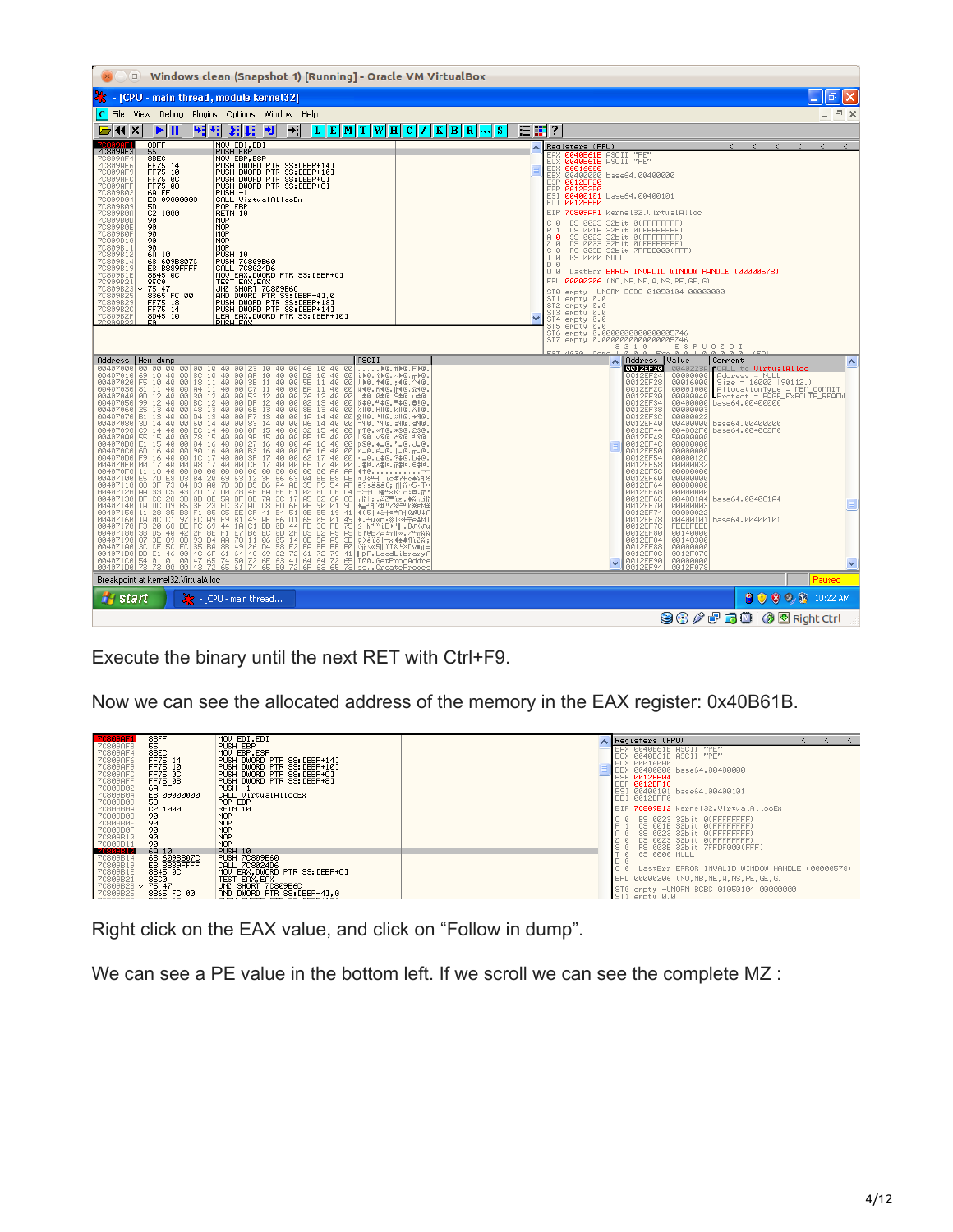| Address              | Hex dump                           |                        |                      |                      |                       |                        |          |           |            | ASCII                   |  |
|----------------------|------------------------------------|------------------------|----------------------|----------------------|-----------------------|------------------------|----------|-----------|------------|-------------------------|--|
| 0040B50B<br>0040B51B | 00.<br>00<br>00<br>4D<br>50<br>58. | 00.<br>00<br>øø<br>02. | 00<br>00<br>øø<br>00 | 00<br>00<br>øø<br>04 | 00<br>00<br>øø<br>ØF  | 00.<br>00<br>-00<br>FF | 00<br>FF | -00<br>øø | 00<br>-001 | $MZP.B*,$               |  |
| 0040B52B             | B8<br>00.<br>øø                    | øø<br>00               | øø<br>00             | 40<br>øø             | øø<br>1A              | 00<br>øø               | øø       | 00        | 901        | 9@. +                   |  |
| 0040B53B             | øø<br>00.<br>00                    | øø<br>00.              | øø<br>00             | 00<br>00             | 00<br>00              | 00<br>00               | 00       | 00        | 00         |                         |  |
| 0040B54B             | øø<br>øø<br>00.                    | øø<br>00.              | øø<br>øø             | 00<br>øø             | 00<br>00              | 00<br>00.              | 01       | 00        | 00         |                         |  |
| 0040B55B             | BA<br>10<br>øø                     | ØE<br>1F               | 09<br><b>B4</b>      | CD.<br>21            | B8<br>01              | 4C<br>CD.              | 21       | 90        |            | 90    D. 874 .=!40L=!EE |  |
| 0040B56BI            | 54<br>68<br>69                     | 73<br>20               | 70<br>72             | 67<br>6F             | 72<br>61              | 6D<br>20               | 6D       | 75        |            | 73 This program mus     |  |
| 0040B57B             | 62<br>74<br>20.                    | 65<br>20               | 72<br>75             | 6E<br>20             | 75<br>6E              | 64<br>65               | 72       | 20        | 57         | t be run under W        |  |
| 0040B58B<br>0040B59B | 6E<br>69<br>33<br>øø<br>øø<br>00.  | 32<br>ØD.<br>øø<br>00. | 24<br>ØA<br>øø<br>øø | 00<br>37<br>øø<br>00 | 00<br>00<br>00<br>00. | 00<br>00<br>00<br>00   | 00<br>00 | 00<br>-00 | -001<br>00 | in32\$7                 |  |
| 0040B5AB             | øø<br>øø<br>00.                    | øø<br>00.              | øø<br>00             | øø<br>00             | øø<br>00              | øø<br>00               | 00       | -00       | 00         |                         |  |
| 0040B5BB             | øø<br>øø<br>øø                     | øø<br>øø               | øø<br>00             | øø<br>00             | øø<br>00              | øø<br>00               | 00       | 00        | 00         |                         |  |
| 0040B5CB             | øø<br>øø<br>00                     | øø<br>00               | 00<br>00             | øø<br>øø             | øø<br>00              | øø<br>øø               | øø       | -00       | 00         |                         |  |
| 0040B5DB             | øø<br>øø<br>00                     | øø<br>00.              | 00<br>øø             | 00<br>øø             | øø<br>00              | 00<br>øø               | 00       | 00        | 00         |                         |  |
| 0040B5EB             | øø<br>øø<br>00                     | 00<br>00               | øø<br>øø             | øø<br>øø             | øø<br>00              | øø<br>00               | øø       | 00        | 00         |                         |  |
| 0040B5FB             | øø<br>øø<br>00.                    | øø<br>00               | øø<br>øø             | 00<br>øø             | øø<br>00              | øø<br>øø               | øø       | øø        | 00         |                         |  |
| 0040B60B<br>0040B61B | 00<br>00<br>00<br>50<br>45<br>00   | 00<br>00.<br>øø<br>4C  | 00<br>00<br>ØЗ<br>01 | 00<br>00<br>19<br>øø | øø<br>00<br>5E<br>42  | 00<br>00<br>øø<br>2A   | øø<br>00 | 00<br>00  | 00<br>00   | PEL0♥.↓^B*              |  |
| 0040B62B             | øø<br>øø<br>00                     | øø<br>E0.              | 8F<br>øø             | ØΒ<br>81             | 02<br>01              | 19<br>00               | 50       | 00        | 00         | ∝.Aü∂88∔.P              |  |
| 0040B63B             | 00<br>10<br>00                     | 00<br>00.              | øø<br>FØ             | 70<br>00             | 48<br>01              | 00<br>øø               | 00       | 01        | 001        | .▶≣pH00.                |  |
| 0040B64B             | øø<br>50<br>01                     | øø<br>00.              | C8<br>øø             | øø<br>øø             | 10<br>øø              | øø<br>øø               | 02       | 00        | -001       | $. P@. + >. . @. .$     |  |
| 0040B65B104          | 00.<br>-00                         | -00<br>-00             | 00.<br>00.           | 00 04                | 00.<br>-00            | -001<br>00             | 00       | 00        |            | 00                      |  |

Now we can use lordPE to make a partial dump: - launch LordPE

- right click on the process
- Dump partial
- set the start address to 40B51B
- $\bullet$  set the size to 411000 40B51B = 5AE5

Now we have a binary with the md5: 18e5ff1d0610341257f33e6fefe4f9a7

### **Third binary**

We used yara to identify the binary:

```
rootbsd@alien:~/Samples$ yara -r packer.yara base64.stage2.dmp
UPXv20MarkusLaszloReiser base64.stage2.dmp
UPXV200V290MarkusOberhumerLaszloMolnarJohnReiser base64.stage2.dmp
UPX20030XMarkusOberhumerLaszloMolnarJohnReiser base64.stage2.dmp
```
The binary is simply pack with UPX.

rootbsd@alien:~/Samples\$ upx -o base64.stage2.exe -d base64.stage2.dmp Ultimate Packer for eXecutables Copyright (C) 1996 - 2010 UPX 3.07 Markus Oberhumer, Laszlo Molnar & John Reiser Sep 08th 2010 File size Ratio Format Name -------------------- ------ ----------- ----------- 46821 <- 23269 49.70% win32/pe base64.stage2.exe

Unpacked 1 file. rootbsd@alien:~/Samples\$ file base64.stage2.exe base64.stage2.exe: PE32 executable for MS Windows (GUI) Intel 80386 32-bit

We have got the final binary.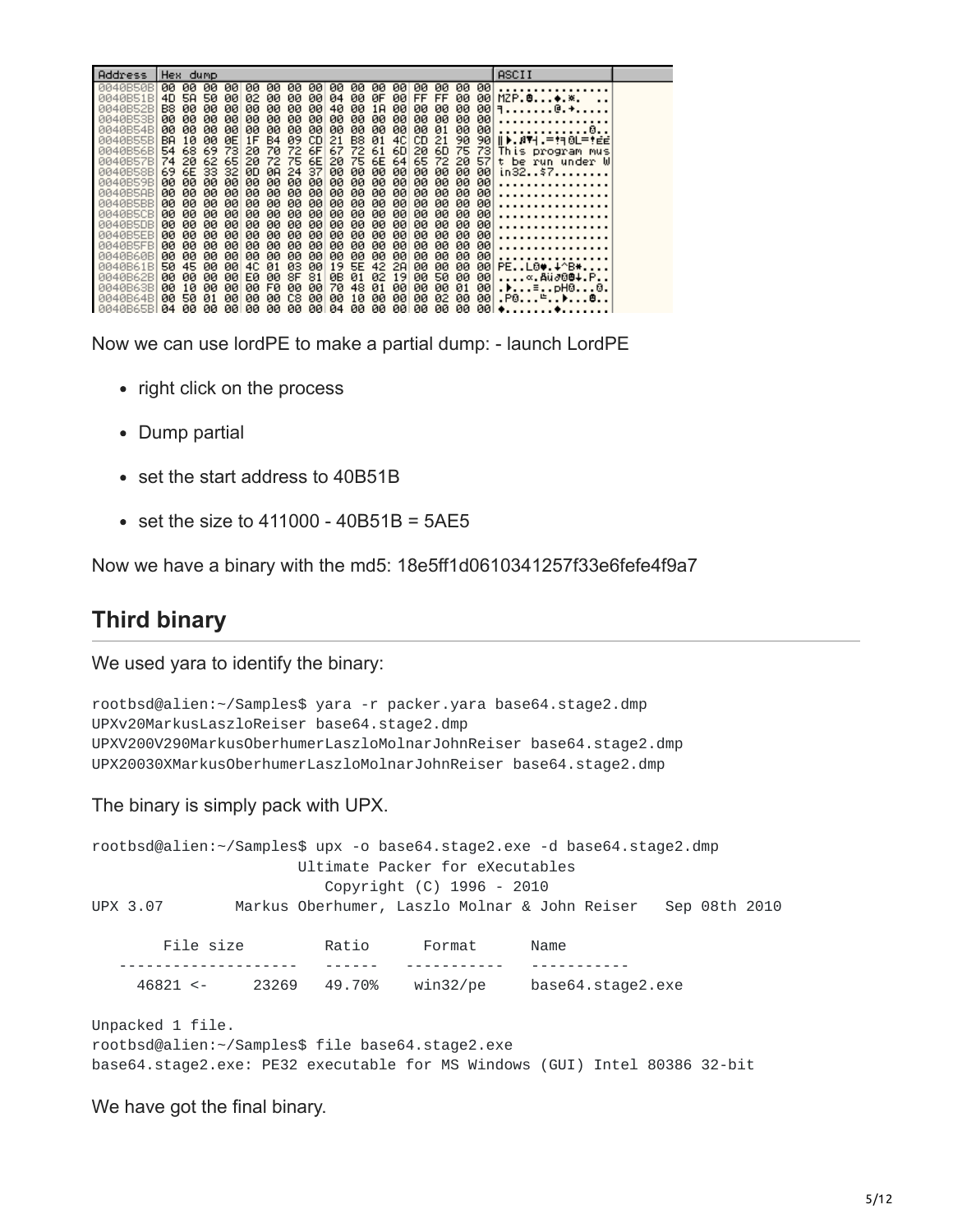# **Fourth binary**

We easily identify a well-known RAT:

```
rootbsd@alien:~/Samples$ strings -el base64.stage2.exe | grep RAT
Xtreme RAT SOFTWARE\XtremeRAT
```
After a quick search on Google, we discovered that the RAT could be buy here: https://sites.google.com/site/nxtremerat/.

The second interesting think is that fact that the RAT is used in Syria : https://www.eff.org/deeplinks/2012/03/how-find-syrian-government-malware-your-computerand-remove-it/

We can use 3 methods to analyse the binary: the simple, the semi talented method and the full talented method.

#### **Simple**

We execute it, and launch netstat.exe on Windows. The IP of the C&C is 41.103.186.12 and port 2013.

It's an IP from Alger: rootbsd@alien:~/Samples\$ whois 41.103.186.12 % This is the AfriNIC Whois server. % Note: this output has been filtered. %Information related to '41.103.0.0 - 41.103.255.255' inetnum: 41.103.0.0 - 41.103.255.255 netname: RegAlg1 descr: Region Alger 1 country: DZ admin-c: SD6-AFRINIC tech-c: SD6-AFRINIC status: ASSIGNED PA mnt-by: DJAWEB-MNT source: AFRINIC # Filtered parent: 41.96.0.0 - 41.111.255.255 person: Security Departement address: Alger phone: +21321922004 fax-no: +21321922004 e-mail: security@djaweb.dz nic-hdl: SD6-AFRINIC source: AFRINIC # Filtered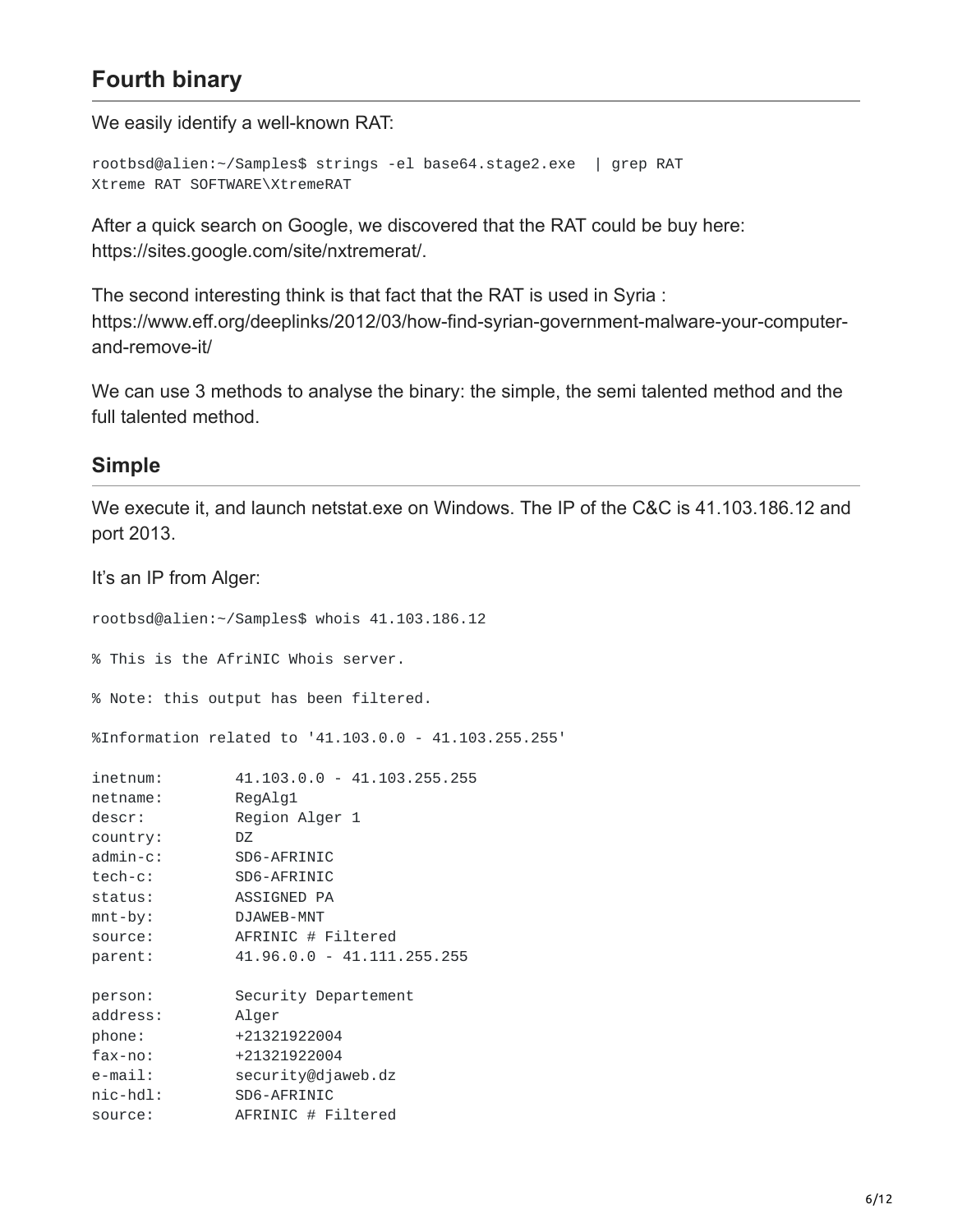To be persitent, the malware adds a value (antivirus) in the registry: Software\Microsoft\Windows\CurrentVersion\Run

The malware is stored in the directory: C:\Windows\Browser\Web.exe

A configuration file is available here: C:\Documents and Settings\rootbsd\Application Data\Microsoft\Windows\S5tVn.cfg

#### **Semi talented**

We can use a memory dump to analyse the binary. We use volatility to analyse the binary:

|                      | rootbsd@alien:~/Samples\$ volatility/vol.py -f output pslist |                      |                |                |                                 |                          |  |
|----------------------|--------------------------------------------------------------|----------------------|----------------|----------------|---------------------------------|--------------------------|--|
|                      | Volatile Systems Volatility Framework 2.0                    |                      |                |                |                                 |                          |  |
| $Offset(V)$ Name     |                                                              | <b>PID</b> PPID Thds |                |                | Hnds                            | Time                     |  |
|                      |                                                              |                      |                |                | <u> - - - - - - - - - - - -</u> |                          |  |
| 0x812ed020 System    |                                                              | $\overline{4}$       | $\Theta$       |                | 54                              | 247 1970-01-01 00:00:00  |  |
| Oxffbaeb10 smss.exe  |                                                              | 368                  | $\overline{4}$ | 3              |                                 | 19 2012-05-21 15:20:54   |  |
| 0x811248e0 csrss.exe |                                                              | 584                  | 368            |                | 10                              | 379 2012-05-21 15:20:54  |  |
|                      | 0x81197248 winlogon.exe                                      | 608                  | 368            | 21             |                                 | 514 2012-05-21 15:20:54  |  |
|                      | 0x811275a8 services.exe                                      | 652                  | 608            | 16             |                                 | 253 2012-05-21 15:20:54  |  |
| 0x8112d7e0 lsass.exe |                                                              | 664                  | 608            | 23             |                                 | 338 2012-05-21 15:20:54  |  |
|                      | Oxffbd7a78 VBoxService.exe                                   | 820                  | 652            | 8              |                                 | 106 2012-05-21 15:20:54  |  |
|                      | 0x81180c30 svchost.exe                                       | 864                  | 652            | 19             |                                 | 197 2012-05-21 06:20:56  |  |
|                      | 0x811a6b28 svchost.exe                                       | 952                  | 652            | 9              |                                 | 237 2012-05-21 06:20:56  |  |
|                      | Oxffac4218 svchost.exe                                       | 1044                 | 652            | 79             |                                 | 1367 2012-05-21 06:20:56 |  |
|                      | Oxffabbd08 svchost.exe                                       | 1092                 | 652            | 6              |                                 | 76 2012-05-21 06:20:56   |  |
|                      | 0x8116cda0 svchost.exe                                       | 1132                 | 652            | 13             |                                 | 172 2012-05-21 06:20:56  |  |
|                      | 0x8112eca8 spoolsv.exe                                       | 1544                 | 652            | 14             |                                 | 111 2012-05-21 06:20:57  |  |
|                      | 0xffa93b00 explorer.exe                                      | 1556                 | 1504           | 17             |                                 | 477 2012-05-21 06:20:57  |  |
|                      | 0x8112fda0 VBoxTray.exe                                      | 1700                 | 1556           | 6              |                                 | 58 2012-05-21 06:20:57   |  |
|                      | 0xffb95da0 svchost.exe                                       | 1904                 | 652            | $\overline{4}$ |                                 | 106 2012-05-21 06:21:05  |  |
| 0xffa01a98 alg.exe   |                                                              | 1076                 | 652            | 6              |                                 | 107 2012-05-21 06:21:09  |  |
|                      | 0x81178278 wscntfy.exe                                       | 1188                 | 1044           | $\mathbf{1}$   |                                 | 31 2012-05-21 06:21:11   |  |
|                      | 0x81188da0 wuauclt.exe                                       | 1956                 | 1044           | 8              |                                 | 180 2012-05-21 06:21:51  |  |
|                      | 0x811323c0 wuauclt.exe                                       | 248                  | 1044           | $\overline{4}$ |                                 | 133 2012-05-21 06:22:05  |  |
|                      | 0x8119ada0 svchost.exe                                       | 2000                 | 1488           | 2              |                                 | 41 2012-07-20 19:15:47   |  |
|                      | 0x8118b888 svchost.exe                                       | 1404                 | 1488           | 8              |                                 | 188 2012-07-20 19:15:47  |  |

The 2 last svchost.exe are stange. The date is not logic.

When you list the dll you can see that the malware change his name to svchost.exe: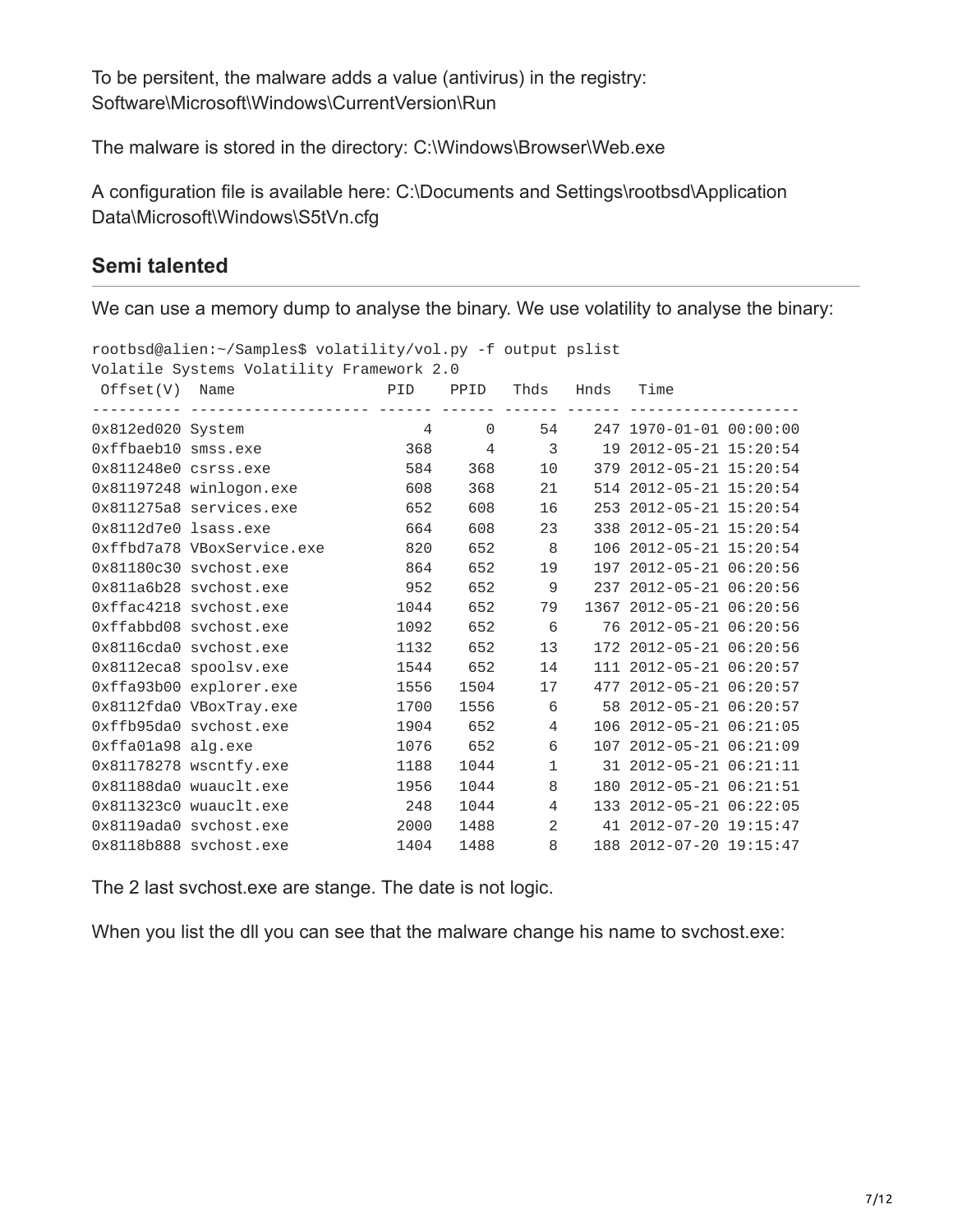rootbsd@alien:~/Samples\$ ../Pentest/volatility/vol.py -f output -p 2000 dlllist Volatile Systems Volatility Framework 2.0 \*\*\*\*\*\*\*\*\*\*\*\*\*\*\*\*\*\*\*\*\*\*\*\*\*\*\*\*\*\*\*\*\*\*\*\*\*\*\*\*\*\*\*\*\*\*\*\*\*\*\*\*\*\*\*\*\*\*\*\*\*\*\*\*\*\*\*\*\*\*\*\* svchost.exe pid: 2000 Command line : svchost.exe Service Pack 3 Base Size Path

```
0x00400000 0x038000 E:\essai\svchost.exe
0x7c900000 0x0b2000 C:\WINXP\system32\ntdll.dll
0x7c800000 0x0f6000 C:\WINXP\system32\kernel32.dll
0x7e410000 0x091000 C:\WINXP\system32\user32.dll
0x77f10000 0x049000 C:\WINXP\system32\GDI32.dll
0x76390000 0x01d000 C:\WINXP\system32\IMM32.DLL
0x77dd0000 0x09b000 C:\WINXP\system32\ADVAPI32.dll
0x77e70000 0x093000 C:\WINXP\system32\RPCRT4.dll
0x77fe0000 0x011000 C:\WINXP\system32\Secur32.dll
0x7c9c0000 0x818000 C:\WINXP\system32\shell32.dll
0x77c10000 0x058000 C:\WINXP\system32\msvcrt.dll
0x77f60000 0x076000 C:\WINXP\system32\SHLWAPI.dll
0x773d0000 0x103000 C:\WINXP\WinSxS\x86_Microsoft.Windows.Common-
Controls_6595b64144ccf1df_6.0.2600.6028_x-ww_61e65202\comctl32.dll
0x5d090000 0x09a000 C:\WINXP\system32\comctl32.dll
```
We make a memory dump of the process 1404 :

```
rootbsd@alien:~/Samples$ volatility/vol.py -f output -p 1404 memdump -D .
Volatile Systems Volatility Framework 2.0
                                            *******************************
Writing svchost.exe [ 1404] to 1404.dmp
```
In the .dmp we have got all necessary information:

rootbsd@alien:~/Samples\$ strings -a 1404.dmp | grep http:// [...] http://baloobadjamel.hopto.org:2013/1234567890.functions [...] rootbsd@alien:~/Samples\$ nslookup baloobadjamel.hopto.org Server: 192.168.0.254 Address: 192.168.0.254#53

Non-authoritative answer: Name: baloobadjamel.hopto.org Address: 41.103.186.12

And we find the IP.

We hope that Djamel Baloodad is not the real name of the owner of the C&C ;)

#### **Talented**

We open the final binary on IDA.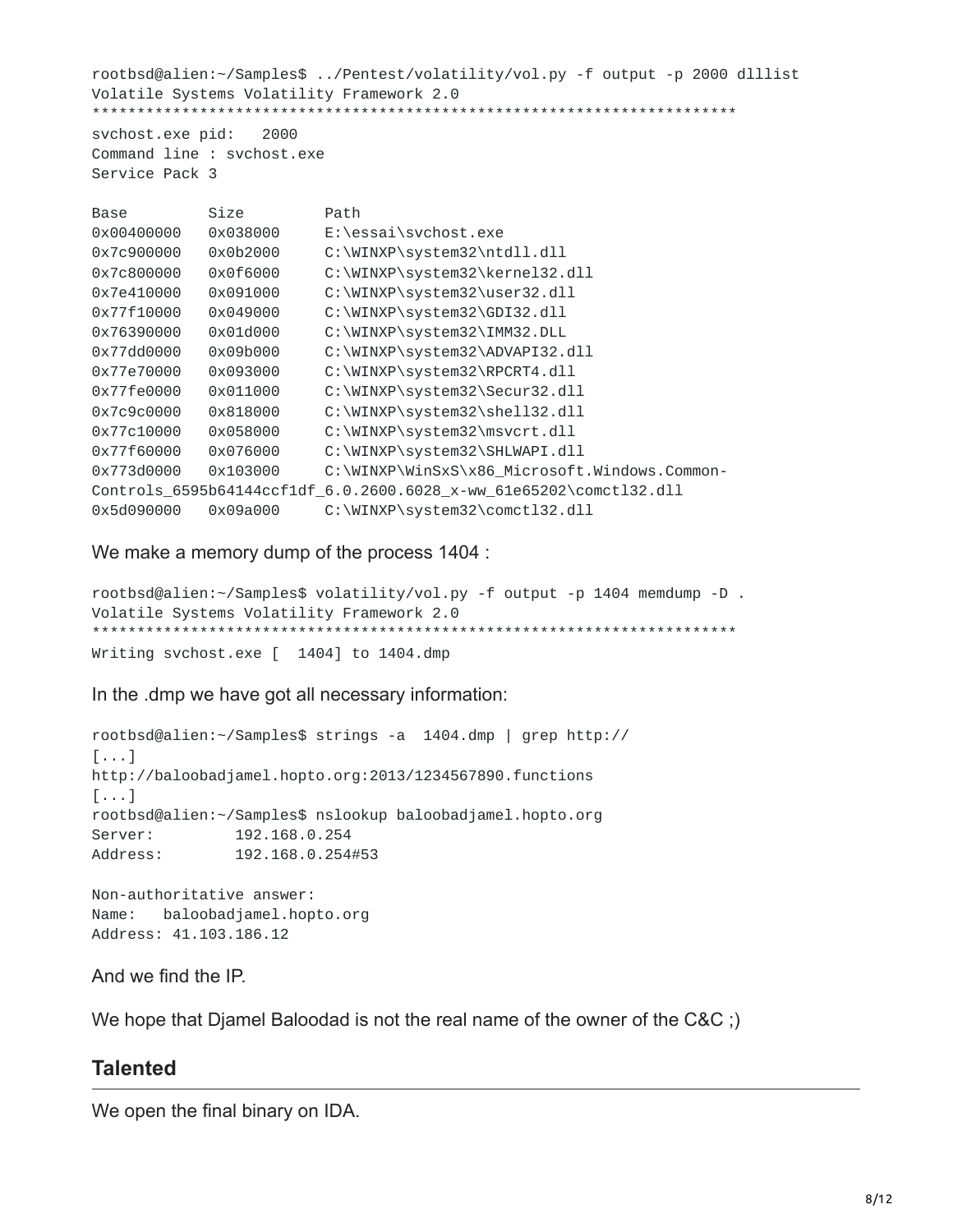To help us you can find the .idb [here](https://malware.lu/assets/files/articles/0010-xtreme_rat/idb/xtreme.idb)

At loc\_C889C9, we find two functions sub\_C93B1C (loadConfigResource) and sub\_C82914 (decondeConfig).

| ■N⊌         |                                          |
|-------------|------------------------------------------|
|             |                                          |
| loc C889C9: | ; hObject                                |
| push        | edi                                      |
|             | call CloseHandle                         |
|             | mov eax, offset configOffset             |
|             | mov edx, 7F0h                            |
|             | call sub C826D8                          |
|             | lea edx, [ebp+var 804]                   |
|             | xor eax, eax                             |
|             | call loadConfigResource                  |
| lea         | esi, [ebp+var 804]                       |
| mov         | edi, offset configOffset                 |
| mov         | ecx, 1FCh                                |
| rep movsd   |                                          |
| mov         | ecx, offset aConfig ; "CONFIG"           |
| mov         | eax, offset configOffset                 |
| mov         | edx, 7FOh                                |
| call        | decodeConfig                             |
| push        | offset pszSubKey ; "SOFTWARE\\XtremeRAT" |
| push        | 80000001h<br>; hkey                      |
| call        | SHDeleteKeyW                             |
| ca11        | sub C82FOC                               |

The fisrt function extracts a resource. This resource is the config file (in this case S5tVn.cfg).

The second function decode the configuration file. Two interesting arguments are passed ton the function: the offset of the config file & the word "CONFIG" (in unicode).

This function is composed of 3 loops. This kind of layout looks like RC4 ([RC4\)](http://en.wikipedia.org/wiki/RC4) :

- 2 loops KSA [\(KSA\)](http://en.wikipedia.org/wiki/RC4#The_key-scheduling_algorithm)
- 1 loop for PRGA ([PRGA\)](http://en.wikipedia.org/wiki/RC4#The_pseudo-random_generation_algorithm).

The first loop:

|               | loc C8299F:                   |  | ; KSA part 1 |  |                                                   |  |
|---------------|-------------------------------|--|--------------|--|---------------------------------------------------|--|
| mov           | [eax], edi                    |  |              |  | ; for (edi=0; edi <255; ++edi) {box[edit] := edi} |  |
| inc           | edi                           |  |              |  |                                                   |  |
| add           | eax, 4                        |  |              |  |                                                   |  |
| $_{\rm{cmp}}$ | edi, 100h                     |  |              |  |                                                   |  |
| jnz           | short loc C8299F ; KSA part 1 |  |              |  |                                                   |  |
|               |                               |  |              |  | ; for (edi=0; edi <255; ++edi) {box[edit] := edi} |  |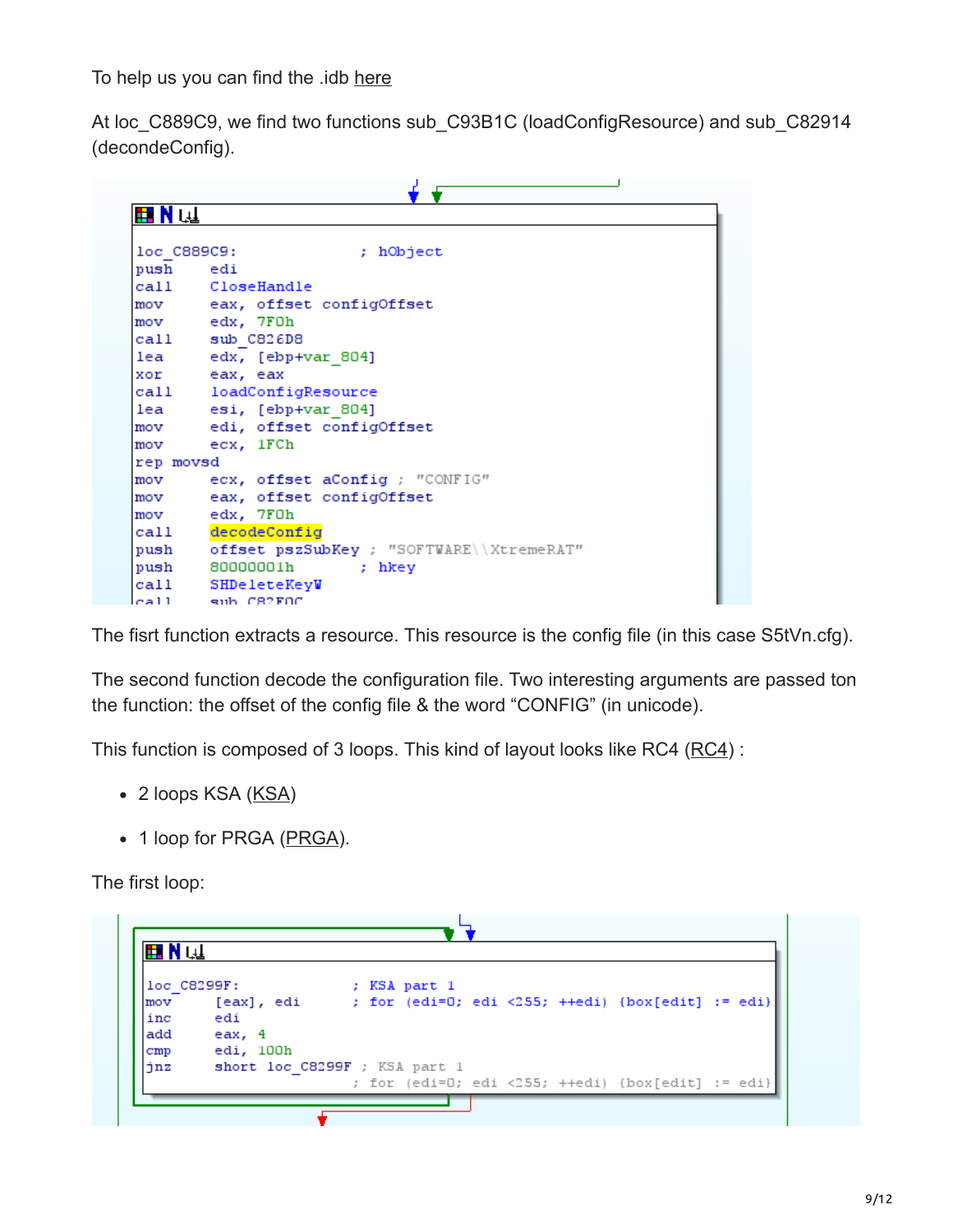The second loop:

| loc C829B7: | ; KSP part 2                   |
|-------------|--------------------------------|
| lea         | eax, [ebp+pStringKey]          |
| mov         | edx, [ebp+pkey]                |
| call        | Char2String                    |
| mov         | eax, [ebp+pStringKey]          |
| call        | StringLen                      |
| push        | eax                            |
| mov         | eax, edi                       |
| pop         | edx                            |
| mov         | ecx, edx                       |
| cdq         |                                |
| idiv ecx    |                                |
| xor         | eax, eax                       |
| mov         | al, byte ptr [ebp+edx+var 510] |
| add         | esi, [ebx]                     |
| add         | eax, esi                       |
| and         | eax, 800000FFh                 |
|             |                                |
| jns         | short loc C829F4               |
|             |                                |
|             |                                |
|             | ⊞Nul                           |
|             | dec<br>eax                     |
|             | eax, OFFFFFF00h<br>or          |
|             | inc<br>eax                     |
| шR          | $\overline{\phantom{0}}$       |
|             |                                |
|             | loc C829F4:                    |
| mov         | esi, eax                       |
| mov         | al, [ebx]                      |
| mov         | edx, [ebp+esi*4+box]           |
| mov         | [ebx], edx                     |
| and         | eax, OFFh                      |
| mov         | [ebp+esi*4+box], eax           |
| inc         | edi                            |

And the final loop: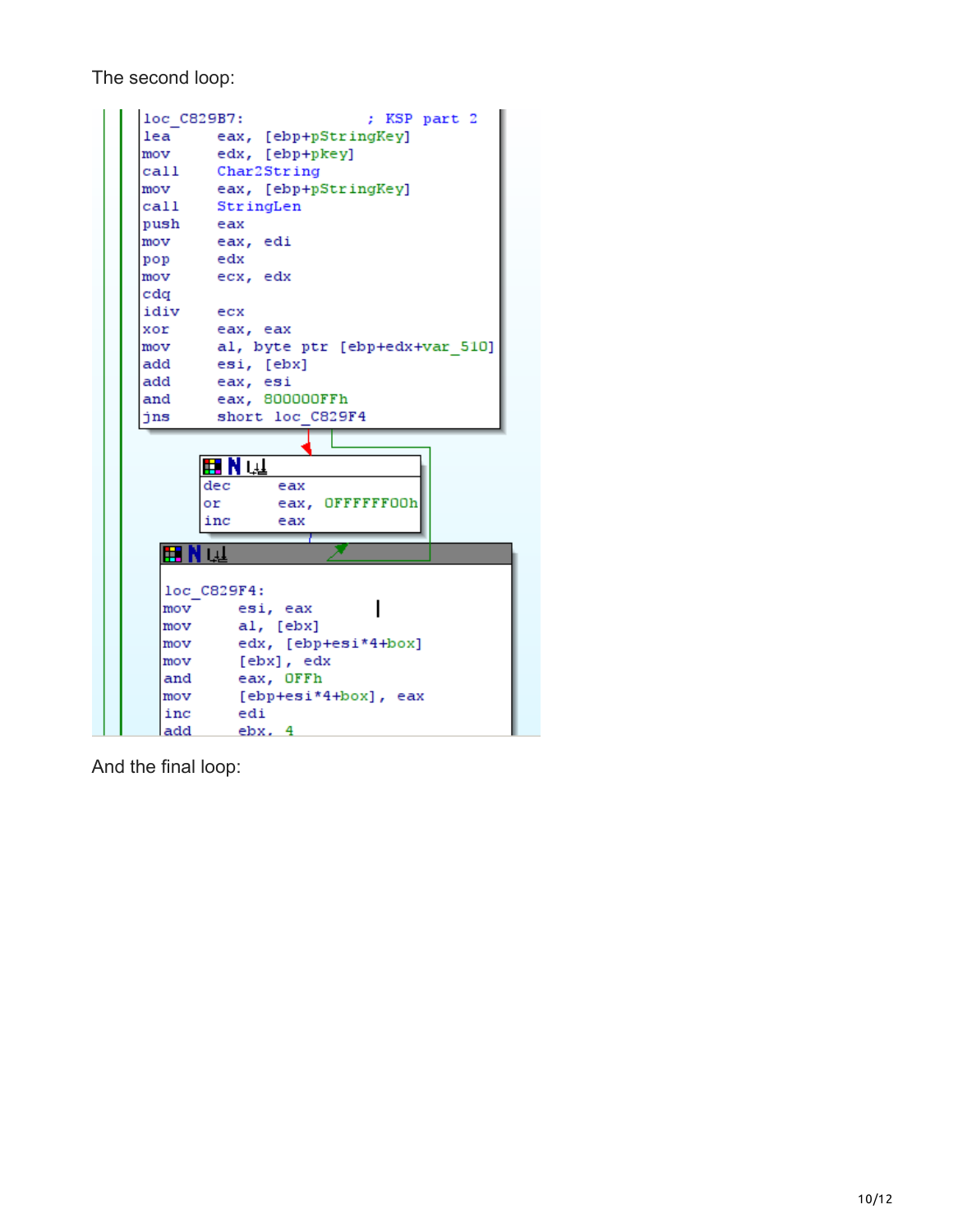

So the config file is crypted with RC4 with the key "CONFIG".

To perform a RC4 encryption we need the length of the key. To have this size the developer mades his own function sub C81AF8 (StringLen) but this function does not support unicode, it returns 6 and not 12. So we must implemente this bug in our tool to decrypt the config file.

A script to decode the config file is available [here](https://malware.lu/assets/files/articles/0010-xtreme_rat/code/xtremerat_config.py)